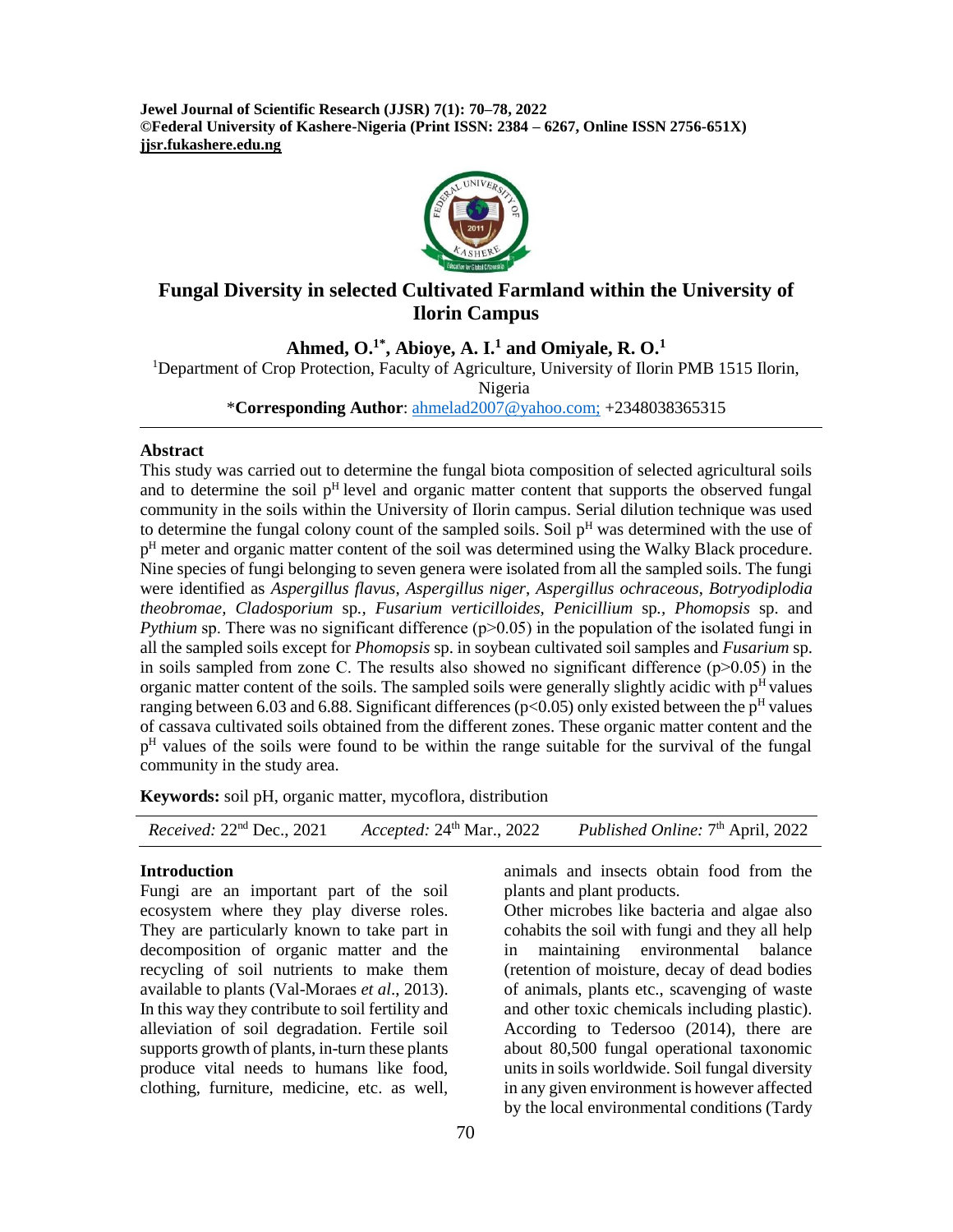*et al*, 2015), including the chemical and physical soil characteristics, which determine to a great extent the composition of extant fungal communities (Requena *et al*, 2001; Rousk *et al*., 2010).

Soil-borne diseases of ancient and modern agricultural crops have always had some impact on growth and productivity. Soilborne diseases are very critical in reducing the yield potential of improved cultivars in several agricultural crops. Nearly 25% of loss in yield in developing countries is due to soilborne fungal diseases (Janvier *et al,* 2007). Often these diseases are very difficult to manage due to their high heterogeneous incidence and lack of knowledge on the epidemiological aspects of soil-borne pathogens. To reduce the disease incidence and increase production of food for the increasing world population, adequate control measures need to be taken (Gohel *et al*. 2006). The effective control and management of soil-borne disease is possible only if detailed study of survival, dissemination of soil-borne pathogens, the effect of environmental conditions, role of cultural practices and host resistance and susceptibility are properly understood.

This study therefore aims at understanding the microbial composition of the soil within the University of Ilorin campus and to understand the chemical status of the soil with a view to understanding the relationship between the observed composition of the fungal community and their chemical status. The specific objectives of the study were to isolate and identify fungal community contained in the soil of selected farmland within the University of Ilorin campus and to determine the soil chemical characteristics (pH and organic matter content) supporting the microbial community in the sampled soils.

# **Materials and Methods**

**Sampling site and collection of soil samples** Sampling of soil was carried out within the University of Ilorin. The university is located at the north-central part of Nigeria (8.4928° N, 4.5962° E). The sampled areas were divided into 3 zones (A, B and C). Zone A was located on the Teaching and Research Farm of the Faculty of Agriculture. Zone B was located on the Biological garden of the Faculty of Life Sciences while Zone C was located around the senior staff quarters. The collection of soil samples was done on randomly selected soybean, maize and cassava farms located at each zone. Sample collection was done between August and September in the year 2020 in accordance with the protocol described by Carrasco *et al*, 2002. The distribution of farms in each zone is as shown in Table 1 below.

The soil samples collected were taken to the Laboratory of the Department of Crop Protection Faculty of Agriculture, University of Ilorin where stones and plant roots were removed by sieving in 2mm mesh sieve followed by air-drying within three days. A portion of each of the soil samples was used to determine soil characteristics while the other portion was used for isolation of the fungal biota.

| Zones        |         | Number of Number of Number of Number of Number of Number of |       |         |         |         |
|--------------|---------|-------------------------------------------------------------|-------|---------|---------|---------|
|              | soybean | soybean                                                     | maize | maize   | cassava | cassava |
|              | farms   | farms                                                       | farms | farms   | farms   | farms   |
|              | found   | sampled                                                     | found | sampled | found   | sampled |
| Zone A       |         | 5                                                           | 10    | 5       | 10      |         |
| Zone B       | 6       |                                                             |       | 5.      | 9       |         |
| Zone $C$     | 10      |                                                             | 12    | 5       | 10      |         |
| <b>Total</b> | 23      | 15                                                          | 29    | 15      | 29      | 15      |

|  |  |  |  |  |  | <b>Table 1: Soil sampling zones</b> |
|--|--|--|--|--|--|-------------------------------------|
|--|--|--|--|--|--|-------------------------------------|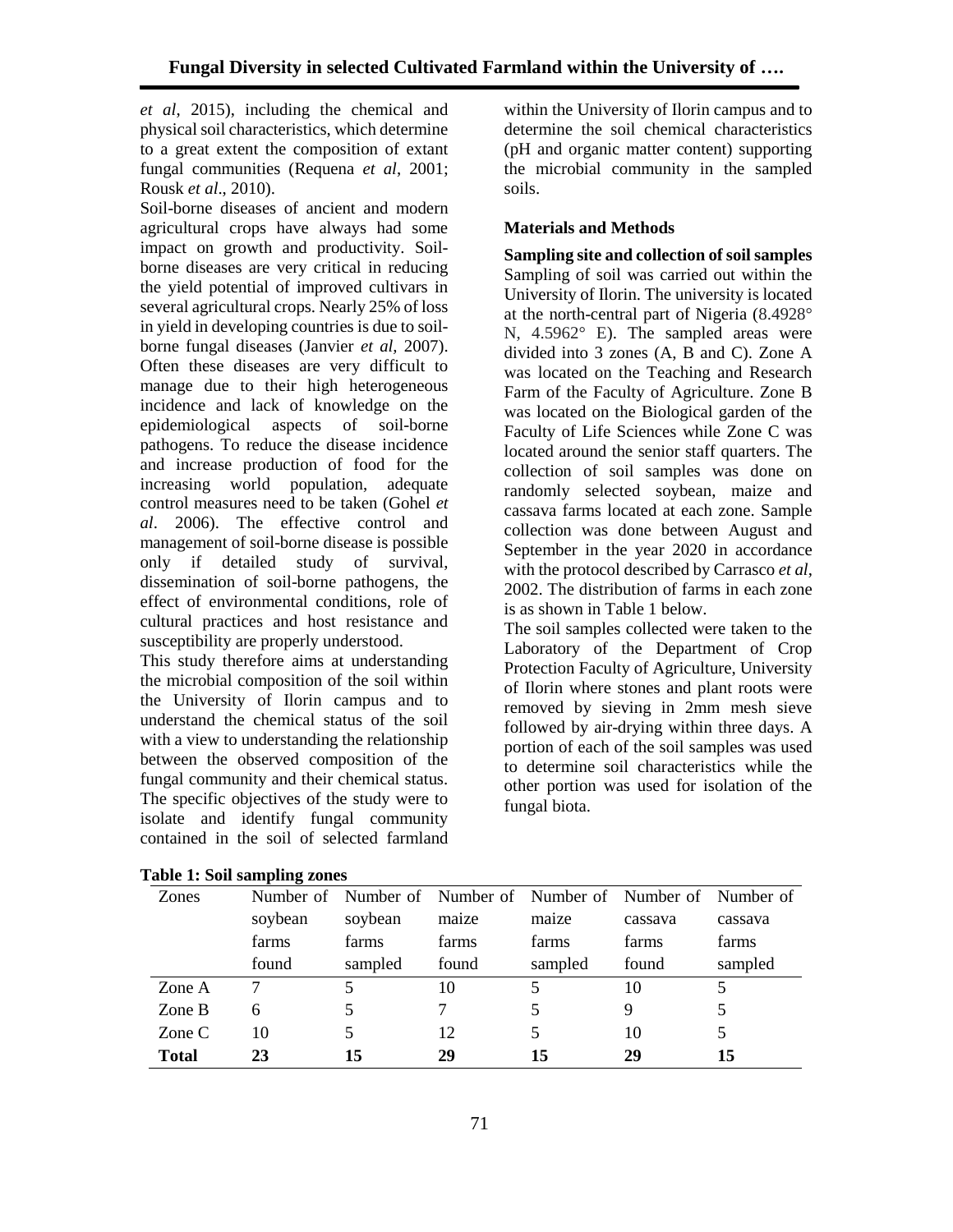### **Soil Analysis**

Three different types of soil analysis were carried out on each soil sample, these include soil pH, organic matter and isolation of fungi. **Soil pH** 

For each soil sample, 10g of preserved soil sample was weighed into 50ml beakers. 25ml of distilled water were added into each beaker containing the soil sample, this was then stirred continuously for 10 minutes and allowed to stand for 30 minutes. Stirring was again done for 2 minutes with the use of a glass rod after which the mixture was allowed to stand for 15munites. Thereafter, an electrode pH meter was inserted into the partly settled suspension. The pH record of the suspension of all the soil samples after standardizing the pH meter with a buffer solution of known pH (buffer 4 and buffer 9 respectively) were taken. The mixtures were also allowed to settle for one hour in order to measure the conductivity of the supernatant.

#### **Organic matter**

For each preserved soil sample, 1g was weighed into a 500ml Erlenmeyer flask; ten milliliters (10ml) of 1N potassium dichromate was added with the use of pipette and was swirled gently to disperse the soil. 10ml of concentrated sulphuric acid  $(H<sub>2</sub>SO<sub>4</sub>)$ was thereafter added to the mixture and allowed to stand for 30 minutes and this was followed by the addition of 100ml of dilled water. Thereafter,  $3 - 4$  drops of Ferroin indicator was added and titrated with 0.2N ferrous ammonium sulphate solution (as the end-point approached, the solution took a greenish cast and subsequently changed to dark green). At this point, ferrous ammonium sulphate was added drop by drop until the color changed sharply from blue to maroon (colour in reflected light against a white background). The same titration procedure was carried out, but with soil to standardize the potassium dichromate. The experiment was duplicated and the values obtained were used to determine the following parameters:

Percentage of organic carbon = blank  $(B)$  – titre (T)  $*$  0.03  $*$  correcting factor  $*$  100 Weight of the sample

 $NF = (Concentration * volume) of$ potassium dichromate used

Titre value of the blank

Percentage of organic matter = percentage of organic carbon X Walkly constant. Where:  $Blank =$  titre value of the blank  $T =$  titre value of the sample NF = Normality of Potassium dichromate Concentration of potassium dichromate  $= 1$ Volume of potassium dichromate = 5ml Walkly constant  $= 1.7241$ Correcting factor  $= 1.33$ 

### **Isolation of fungi**

Soil dilution plate method was used to isolate the fungi contained in the soil samples. 90mm of sterile distilled water was measured into 10g of each soil sample in 250ml Erlenmeyer flask and the mixture was shaken thoroughly to produce a mixture. One milliliter of the resulting suspension was pipetted into 9ml of sterile water in a glass test tube to make  $10^{-2}$  dilution. The procedure was repeated to make  $10^{-3}$  dilution. One milliliter of the  $10^{-3}$  dilution was pipetted into solidified PDA medium already amended with streptomycin to suppress bacteria growth. 1ml suspension of the  $10^{-3}$  dilution was spread evenly on the surface of the PDA plate using bent glass rod and the experiment was replicated 3 times. The plates were then incubated at  $25^{\circ}$ C for  $5 - 7$  days. The isolated fungi were then enumerated on the basis of their morphological differences on the plate. **Preparation of Pure cultures of the isolates**  Hyphae or spores were transferred aseptically into fresh sterile media with an ethanol flamed inoculating needle to prepare the pure culture from each of the fungal isolate. The plates were incubated for seven days at  $25^{\circ}$ C  $\pm 2^0$  C. The pure cultures were used for the identification of the fungal isolates.

### **Identification of the Isolates**

Morphological characteristics of the isolated fungi were observed. Temporary slides were prepared for each of the isolates. The slides were then observed under a compound microscope. The morphological and microscopic features were recorded. These features were matched with those described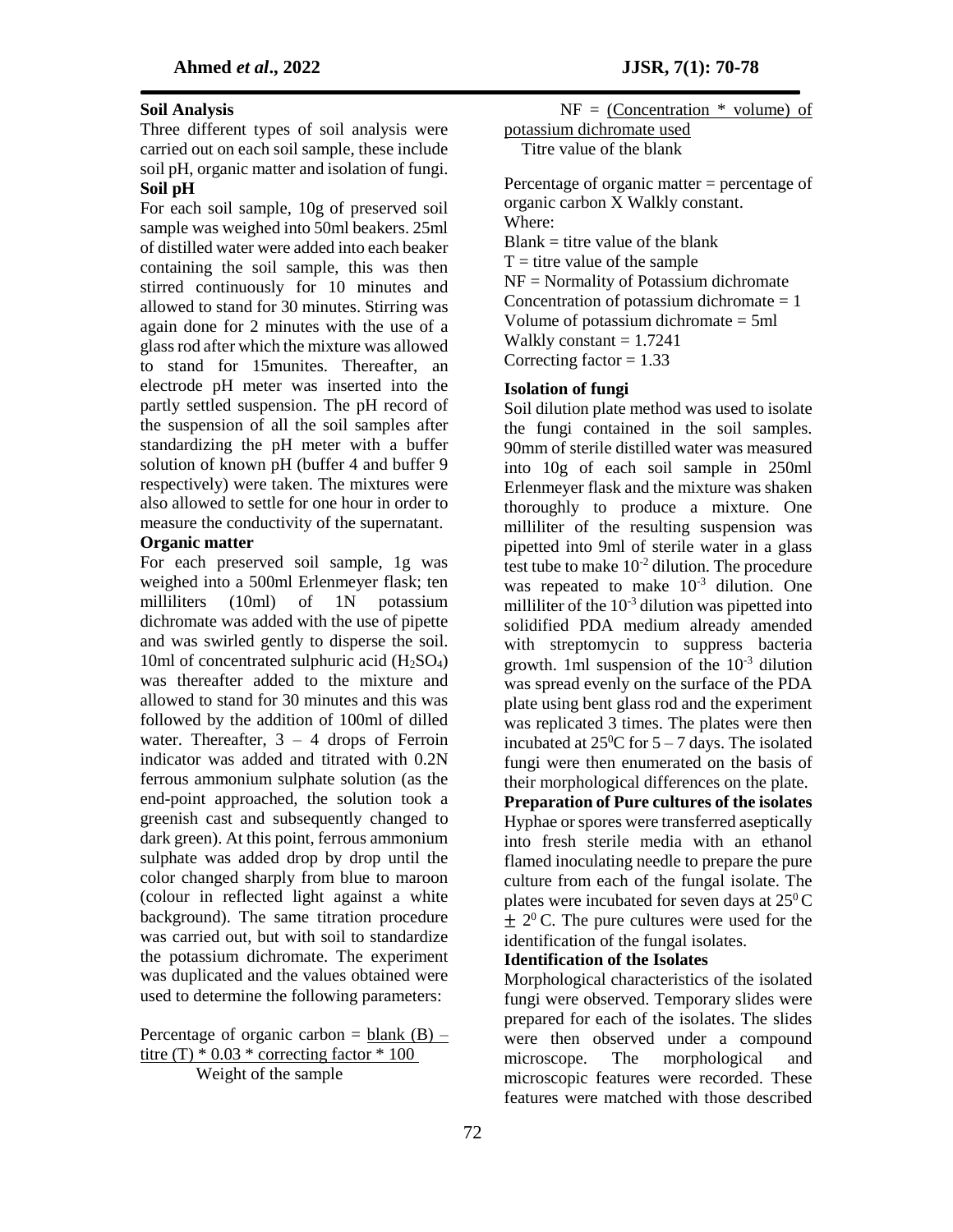in standard references for identification. (The identities of the isolates were confirmed at The Plant Pathology Laboratories of The International Institute for Tropical Agriculture (IITA) Ibadan Nigeria).

### **Experimental Design, Data collection and Statistical analysis**

The experiment was laid out in a Completely Randomized Design (CRD). Data obtained from soil analysis and isolation of fungi was subjected to 1- way Analysis of Variance (ANOVA) using the IBM SPSS version 21 Statistical Package. Mean separation was done at 5% level of significance. Tests were The result of the organic matter content of the sampled soils is as shown in Tables 3. There is no significant difference  $(p>0.05)$  in the organic matter content of all the sampled soils. The percentage organic matter content adjusted for all pairwise comparisons using the Bonferroni correction.

#### **Results and Discussion**

The result of the soil analysis for  $p<sup>H</sup>$  is as shown in Table 2, below. There is no significant difference ( $p > 0.05$ ) in the  $p<sup>H</sup>$ values of the surveyed maize and soybean soils in all the zones. There was however a significant difference ( $p<0.05$ ) in the  $p<sup>H</sup>$ values of cassava soils in the different zones. All the soils were slightly acidic with  $p<sup>H</sup>$ values ranging from 6.03 on soybean soil to 6.88 on cassava soil.

of sampled maize grown soils ranged from  $0.7 - 3.14$ , while that of soybean ranged from  $0.59 - 1.44$  and of cassava ranged from  $0.51$  $-1.56.$ 

| --------     |              |              |                  |  |
|--------------|--------------|--------------|------------------|--|
| <b>Crops</b> | Zone A       | Zone B       | Zone C           |  |
| Cassava      | $6.61a+0.08$ | $6.71a+0.01$ | $6.88b \pm 0.08$ |  |
| <b>Maize</b> | $6.59a+0.10$ | $6.56a+0.05$ | $6.64a+0.03$     |  |
| Soybean      | $6.23a+0.15$ | $6.03a+0.27$ | $6.05a+0.29$     |  |

**Table 2: p<sup>H</sup> level of the sampled soils**

Values in the same row not sharing the same letters are significantly different at p< .05 in the two-sided test of equality for column means. Tests assume equal variances.<sup>1</sup> Tests are adjusted for all pairwise comparisons using the Bonferroni correction.

| <b>Table 3: Organic matter content of the sampled soils</b> |                  |                  |                  |  |  |  |
|-------------------------------------------------------------|------------------|------------------|------------------|--|--|--|
| Crops                                                       | Zone A           | Zone B           | Zone C           |  |  |  |
| Cassava                                                     | $1.15a+0.38$     | $1.04a+0.26$     | $1.19a+0.23$     |  |  |  |
| <b>Maize</b>                                                | $1.39a \pm 0.51$ | $2.44a+0.72$     | $1.62a+0.61$     |  |  |  |
| Soybean                                                     | $1.27a \pm 0.26$ | $1.02a \pm 0.33$ | $1.25a \pm 0.32$ |  |  |  |

|  |  |  | Table 3: Organic matter content of the sampled soils |
|--|--|--|------------------------------------------------------|
|--|--|--|------------------------------------------------------|

Values in the same row not sharing the same subscript are significantly different at  $p < .05$  in the two-sided test of equality for column means. Tests assume equal variances.<sup>1</sup> Tests are adjusted for all pairwise comparisons using the Bonferroni correction.

Nine fungal species belonging to seven genera were isolated from the sampled soils. The isolated fungi include *Aspergillus flavus, Aspergillus niger, Aspergillus ochraceous,* 

*Botryodiplodia theobromae, Cladosporium*  sp*., Fusarium verticilloides, Penicillium* sp*., Phomopsis* sp. and *Pythium* sp. (Fig 1a-i).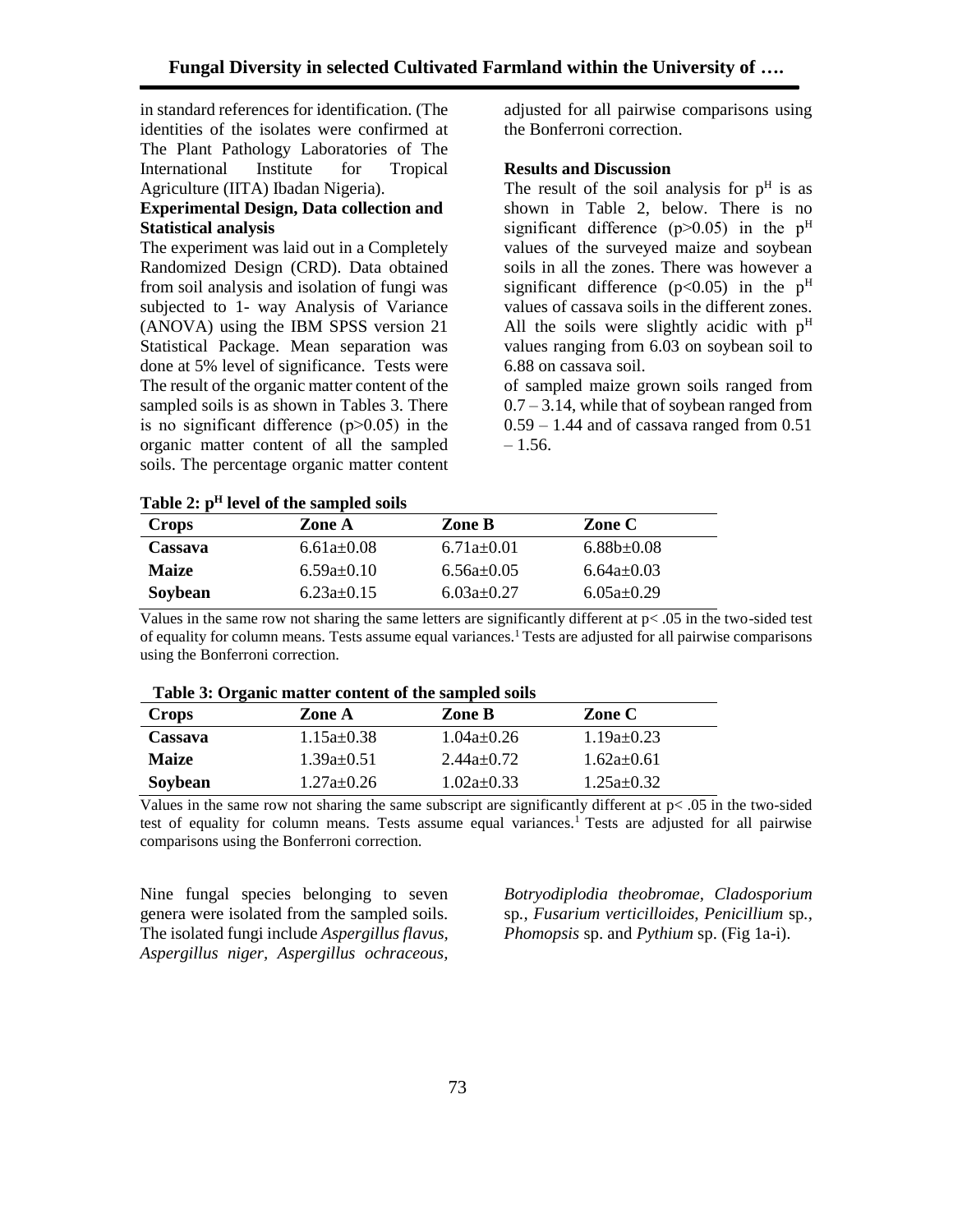### **Ahmed** *et al***., 2022 JJSR, 7(1): 70-78**



**Plate1a:** *Aspergillus flavus*



**Plate 1b:** *Aspergillus niger*



**Plate 1c:** *Aspergillus ochraceous*



**Plate 1d:** *Botryodiplodia theobromae* 

**Morphological description.** Colonies on PDA contained a diameter of 3-5 cm within 7 days, usually consisting of dense felt yellow-green conidiophores. Conidial heads typically radiate, later splitting into several loose columns, yellow-green becoming dark yellow-green.

**Microscopic description.** Conidiophores hyaline coarsely roughened, up to 1.0 mm (some isolates up to 2.5mm) in length phialides borne directly on the vesicle or metulae,  $6\n-10 \times 4.0$ -5.5um, Metulae 6.5-10 ×3.5um Conidia globose to subglobose

**Morphological description.** Colonies on PDA contained a diameter of 4-5 cm within 7 days, usually consisting of compact white or yellow basal felt with a dense layer of dark brown to black conidiophores.

**Microscopic description.** Conidial heads, black radiate, tending to split into columns with age. Conidiophores stipes smooth walled hyaline but also in brown color. Phialides borne on metulae,  $7.0\n-09 \times 3.5$ um, and hyaline to brown often,  $15\n-25 \times$ 4, 5-6.0um. Conidia globose to subglobose

**Morphological description**. Colonies on PDA contained a diameter of 3-5 cm within 7 days, usually consisting of dense felt yellow-green conidiophores. Conidial heads typically radiate, later splitting into several loose columns, yellow-green becoming dark yellow-green.

**Microscopic description.** Conidiophores hyaline coarsely roughened, up to 1.0 mm (some isolates up to 2.5mm) in length phialides borne directly on the vesicle or metulae,  $6-10 \times 4.0$ -5.5um, Metulae 6.5-10 ×3.5um Conidia globose to subglobose

**Morphological description.** The organism showed vegetative growth, fluffy colony growth, they exhibited an irregular growth pattern. The colony color of isolates ranges from dull white, cottony white changing to black **Microscopic description.** The main features of this organism are the presence of pycnidial paraphyses and longitudinal striations on mature conidia



**Plate 1e:** *Cladosporium* **sp.**

**Description.** Conidiophores tall, dark, upright, branched variously near the apex, clustered or single, Conidia (blastopores) dark, 1 or 2 celled, variable in shape and size, ovoid to cylindrical and irregular, some typical lemon-shaped; often in simple or branched acropetalous chains;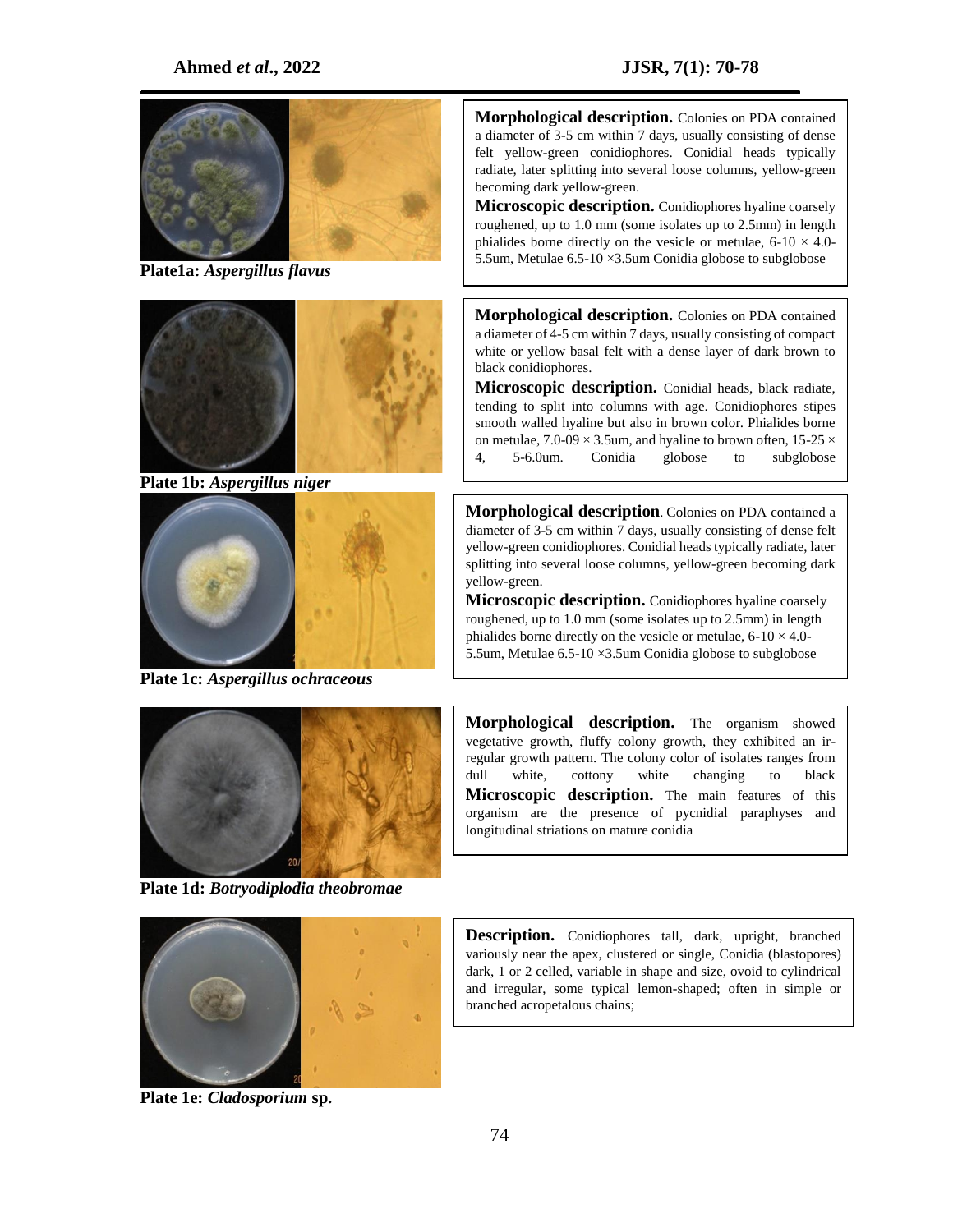shaped to almost straight.



**Plate 1f:** *Fusarium verticilloides*



**Description.** Conidiophores arising from a single or less often synnemata branched near the apex, penicillate, ending in phialides:

conidia hyaline, 1 celled, mostly globose or ovoid, in

**Description.** Micro conidia abundant and primarily singlecelled, oval to club-shaped. Macro conidia are present, though sometimes rare. Their appearance varies from slightly sickle-

**Plate 1g:** *Penicillium* **sp.**



**Description.** Pycnidia dark, ostiolate, immersed, erumpent, nearlyglobose, conidiophores simple; conidia hyaline, I celled, of two types, ovoid to flusoid (alpha) conidia, and filiform, curved or bent (beta) conidia

**Plate 1h:** *Phomopsis* **sp.**



**Plate 1i:** *Pythium* **sp.**

**Morphological description**. Mycelium hyaline, well branched. Main hyphae up to 6–8 μm wide. Colonies on PDA are submerged and show a narrow chrysanthemal pattern. Average radial growth of the oomycete on PDA is 11 mm/day. It grows well in water on hemp-seed halves and produces asexual and sexual structures at room temperatures (18–25°C). Microscopic description. Sporangia are globose to somewhat cylindrical, oval, and at times peanut shaped mostly catenulate and intercalary; measuring 15–55 μm in diameter and up to 65 μm in length. These structures are densely granulated and the larger ones have a clear hyaline central zone which is sparsely granulated.

The occurrence of the fungal isolates in the sampled soils of maize, soybean and cassava from the different zones is summarized in Table 4. *Aspergillus flavus*, *Aspergillus niger*, *Aspergillus ochraceous*, *Cladosporium sp.*, *Fusarium verticillioides,* 

*Penicillium sp.*, *Phythium* sp. were found in all the soils. *Phomospsis sp.* and *Botryoodiplodia theobromae* were not found on cassava and soybean soils.

Statistically, there was no significant difference  $(p>0.05)$  in the mean percentage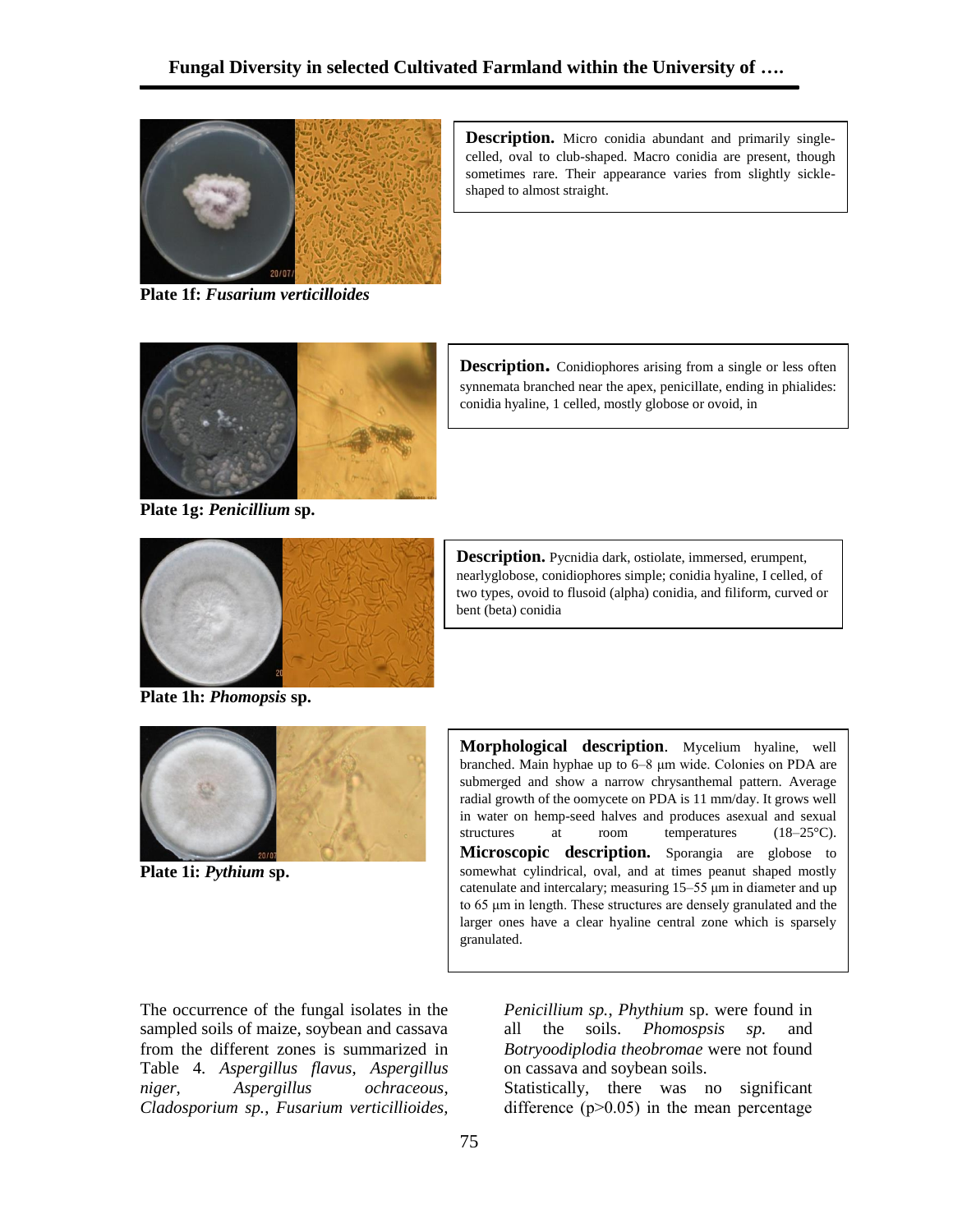occurrence of the fungal isolates in cassava and maize cultivated soils but the mean percentage of *Phomopsis* sp. differed significantly  $(p<0.05)$  from other isolates in soybean cultivated soils (Table 5). With respect to the different zones, the result was similar to what was observed for the different crops with only *Fusarium* sp. isolate showing a significantly different population  $(p<0.05)$ from other isolates in Zone C (Table 6).

| Table 4: Occurrence of Fungal isolates in sampled soils |  |  |
|---------------------------------------------------------|--|--|
|                                                         |  |  |
|                                                         |  |  |

| <b>Fungal Isolates</b>  | Cassava | <b>Maize</b> | Soybean |
|-------------------------|---------|--------------|---------|
| Aspergillus flavus      |         |              |         |
| Aspergillus niger       |         | $^+$         |         |
| Aspergillus ochraceous  |         | $\,+\,$      |         |
| Botryodiploidea sp.     |         | $^{+}$       |         |
| Cladosporium sp.        |         | $^+$         |         |
| Fusarium verticilloides |         | $^+$         |         |
| Penicillium sp.         |         |              |         |
| Phomopsis sp.           |         | $^+$         |         |
| Pythium sp.             |         |              |         |

| Table 5: Incidence (%) of Fungi isolated from soils cultivated with different crops within |
|--------------------------------------------------------------------------------------------|
| the University of Ilorin Campus                                                            |

| <b>Fungal Isolates</b>  | Cassava          | <b>Maize</b>     | Soybean          |
|-------------------------|------------------|------------------|------------------|
| Aspergillus flavus      | $1.98a \pm 1.00$ | $2.27a \pm 1.00$ | $1.87a \pm 0.79$ |
| Aspergillus niger       | $3.35a \pm 1.21$ | $2.87a \pm 0.93$ | $3.25a \pm 0.86$ |
| Aspergillus ochraceous  | $0.91a \pm 0.68$ | $0.96a \pm 0.65$ | $0.87a \pm 0.50$ |
| Botryodiploidea sp.     | $0.46a \pm 0.68$ | $0.36a \pm 0.54$ | $0.50a \pm 0.59$ |
| Cladosporium sp.        | $0.30a \pm 0.60$ | $0.36a \pm 0.54$ | $0.62a \pm 0.82$ |
| Fusarium verticilloides | $2.13a \pm 1.21$ | $2.27a \pm 0.84$ | $1.25a \pm 0.68$ |
| Penicillium sp.         | $1.22a \pm 0.82$ | $1.31a \pm 0.72$ | $1.12a \pm 0.79$ |
| Phomopsis sp.           | $0.00a \pm 0.00$ | $0.12a \pm 0.36$ | $0.62b \pm 0.59$ |
| Pythium sp.             | $0.76a \pm 0.72$ | $0.60a \pm 0.78$ | $1.00a \pm 0.37$ |

Values in the same row and subtable not sharing the same subscript are significantly different at p<0.05 in the two-sided test of equality for column means. Tests are adjusted for all pairwise comparisons using the Bonferroni correction.

| Table 6: Incidence (%) of Fungi isolated from soil samples from the different sample zones |  |  |
|--------------------------------------------------------------------------------------------|--|--|
| within the University of Ilorin Campus                                                     |  |  |

| <b>Fungal Isolates</b>  | Zone A            | Zone B           | Zone C           |
|-------------------------|-------------------|------------------|------------------|
| Aspergillus flavus      | $1.95a \pm 1.07$  | $2.14a \pm 1.00$ | $2.06a \pm 0.81$ |
| Aspergillus niger       | $3.17a \pm 0.37$  | $3.61a \pm 1.04$ | $2.61a \pm 0.97$ |
| Aspergillus ochraceous  | $1.22a \pm 0.37$  | $0.80a \pm 0.60$ | $0.69a \pm 0.65$ |
| Botryodiploidea sp.     | $0.12a \pm 0.37$  | $0.67a \pm 0.63$ | $0.55a \pm 0.65$ |
| Cladosporium sp.        | $0.37a \pm 0.78$  | $0.54a \pm 0.63$ | $0.41a \pm 0.62$ |
| Fusarium verticilloides | $1.95ab \pm 0.92$ | $1.20a \pm 0.85$ | $2.47b \pm 0.87$ |
| Penicillium sp.         | $1.22a \pm 0.66$  | $1.07a \pm 0.94$ | $1.37a \pm 0.74$ |
| Phomopsis sp.           | $0.24a \pm 0.48$  | $0.27a \pm 0.53$ | $0.27a \pm 0.54$ |
| Pythium sp.             | $0.85a \pm 0.48$  | $0.80a \pm 0.85$ | $0.69a \pm 0.65$ |

Values in the same row and subtable not sharing the same subscript are significantly different at  $p < .05$  in the two-sided test of equality for column means. Tests are adjusted for all pairwise comparisons using the Bonferroni correction.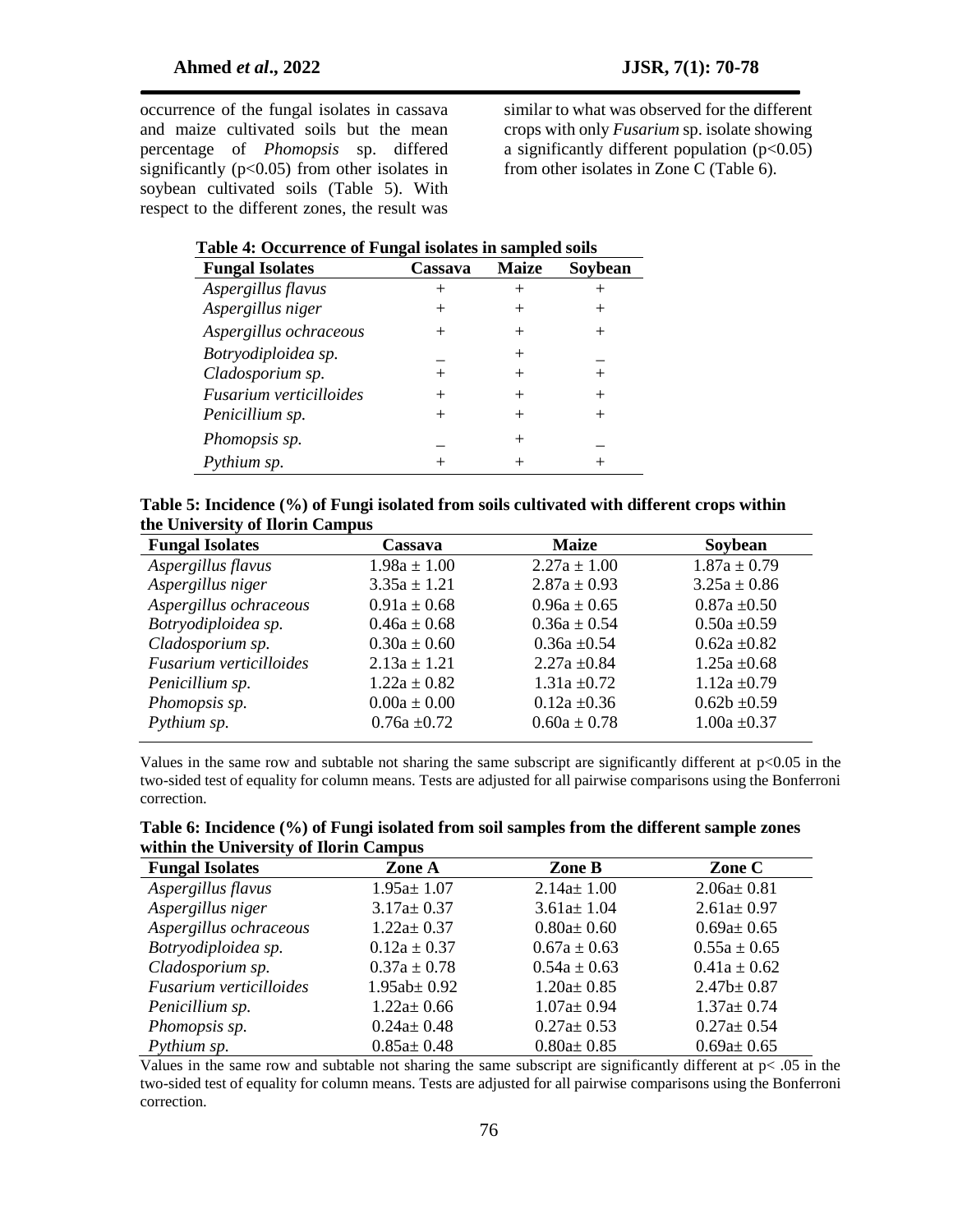## **Discussion**

Soil is a most precious natural resource and contains the most diverse assemblages of living organisms. Indigenous microbial populations in soils are of fundamental importance for ecosystem functioning in both natural and managed agricultural soils (O'Donnell *et al*. 1994; Doran and Zeiss 2000). Microbial population size and community structure are sensitive to changes in chemical properties of the surrounding soil (Pansombat *et al.,* 1997; Tokuda and Hayatsu, 2002).

Fungal species typically have a wide pH optimum, often covering from 5–9 without significant inhibition of their growth (Wheeler *et al*., 1991; Nevarez *et al*., 2009). In this study, the pH range corresponds to the range observed to support active fungal growth and is most probably the reason for the rich fungal composition recorded in the sampled soils.

Soil organic matter levels in soils worldwide range from trace amounts up to 20%. There is currently no universally accepted soil organic matter threshold value for determining maximum agricultural productivity. Some soil may demonstrate maximum productivity at 1.2% organic matter content, the same soil organic matter value may indicate a degraded soil with limited soil productivity (Kay and Angers, 1999).

Microorganisms make up a small portion of the soil's organic matter (less than 5%). They are important to the formation, transformation, and functioning of the soil. In the soil, they conduct indispensable processes such as decomposition, nutrient cycling, and degradation of toxic materials, N fixation, symbiotic plant relationships, and pathogen control. Some fungi are known to parasitize insects while some are known to parasitize nematodes thereby keeping the numbers of these insects and nematodes in check.

# **Conclusion**

Nine fungal species belonging to seven genera were isolated from the sampled agricultural soil. The distribution of these

fungi within the sampled soil varied; their habitation in the soil is favored by the pH range and organic matter content levels of the soil.

### **Recommendation**

Soils play key roles in agricultural sustainability, particularly, the production of adequate quantity and quality of the food which will promote human and animal health. As a major component of the soil microbial community, further studies into finding the best ways of maintaining fungal biodiversity with emphasis on their activities in the ecosystem including disease control and bioremediation are required.

### **References**

- Bowyer, P. (1999). Plant disease caused by fungi: *Phytopathology*. In: *Molecular Fungal Biology*. (Eds.): R.P. Oliver and M. Schweizer Cambridge University Press, Cambridge, pp. 294-321.
- Doran, J.W. and Zeiss, M.R. (2000). Soil health and sustainability: managing the biotic component of soil quality. *Applied Soil Ecology*, 15: 3-11.
- Janvier, C., Villeneuve, F., Alabouvette, C., Edel-Hermann, V., Mateille, T. and Steinberg, C. (2007). Soil health through soil disease suppression: which strategy from descriptors to indicators? *Soil Biol Biochem.* 39(1): 1-23.
- Kay, B.D. and Angers, D.A. (1999) Structure. In: Sumner, M.E., Ed., Handbook of Soil Science, A229-A276.
- Nevarez, L., Vasseur, V., Madec, A., Bras, M.A., Coroller, L., Leguerinel, I. and Barbier, G. (2009). Physiological traits of *Penicillium glabrum* strain LCP 08.5568, a filamentous fungus isolated from bottled aromatised mineral water. *International Journal of Food Microbiology*, 130: 166-171.
- O'Donnell, A.G., Goodfellow, M. and Hawksworth, D.L. (1994). Theoretical practical aspects of the quantification of biodiversity among microorganism. *Philosophical*